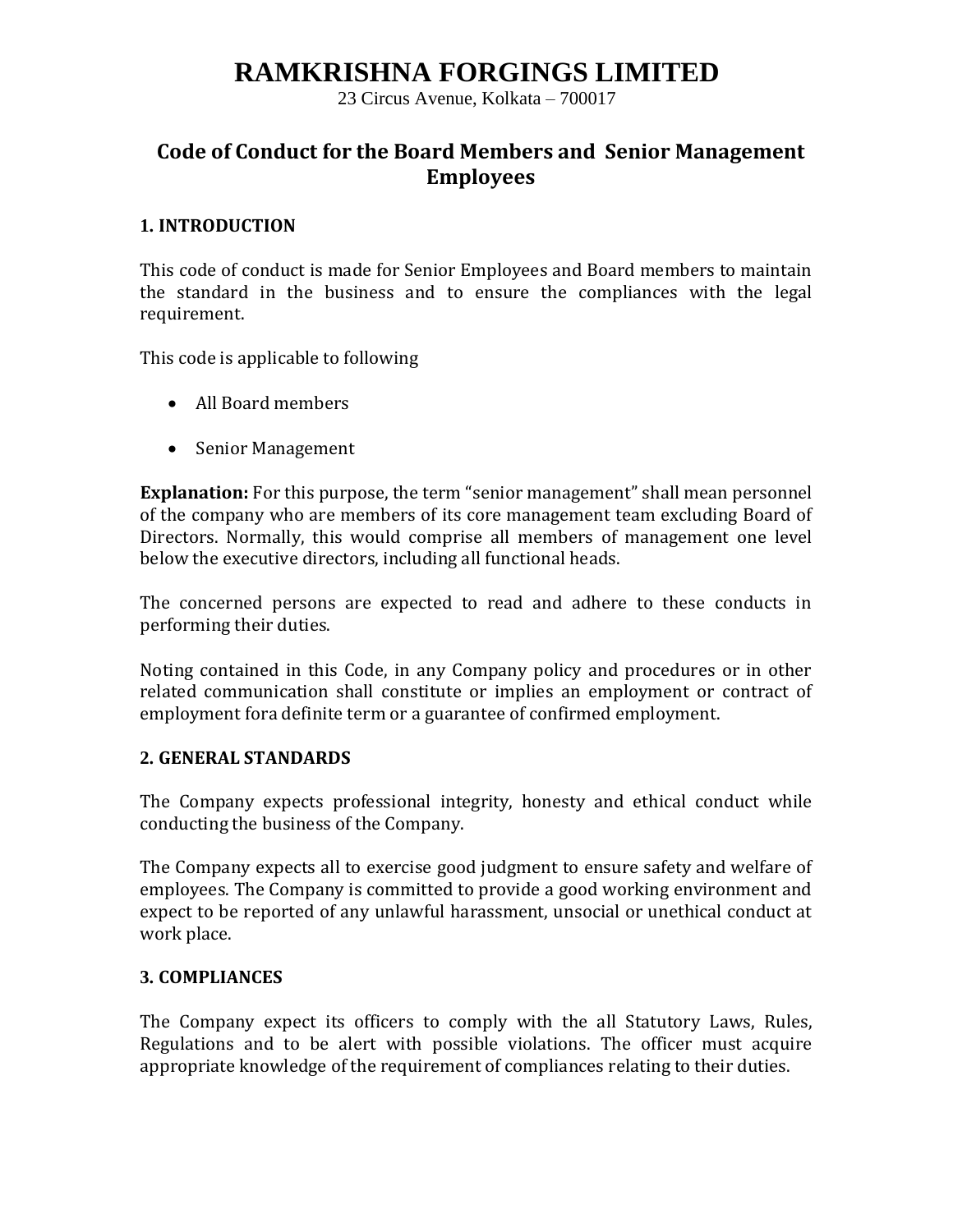23 Circus Avenue, Kolkata – 700017

### **Code of Conduct for the Board Members and Senior Management Employees**

#### **4. INDEPENDENT DIRECTORS**

4A) The independent directors shall:

(1) help in bringing an independent judgment to bear on the Board's deliberations especially on issues of strategy, performance, risk management, resources, key appointments and standards of conduct;

(2) bring an objective view in the evaluation of the performance of board and management;

(3) scrutinize the performance of management in meeting agreed goals and objectives andmonitor the reporting of performance;

(4) satisfy themselves on the integrity of financial information and that financial controls and the systems of risk management are robust and defensible;

(5) safeguard the interests of all stakeholders, particularly the minority shareholders;

(6) balance the conflicting interest of the stakeholders;

(7) determine appropriate levels of remuneration of executive directors, key managerial personnel and senior management and have a prime role in appointing and where necessary recommend removal of executive directors, key managerial personnel and senior management;

(8) moderate and arbitrate in the interest of the Company as a whole, in situations of conflict between management and shareholder's interest.

### **4B) DUTIES**

The Independent Directors shall:

- (1) undertake appropriate induction and regularly update and refresh their skills, knowledge and familiarity with the Company.
- (2) seek appropriate clarification or amplification of information and, where necessary, take and follow appropriate professional advice and opinion of outside experts at the expense of the Company.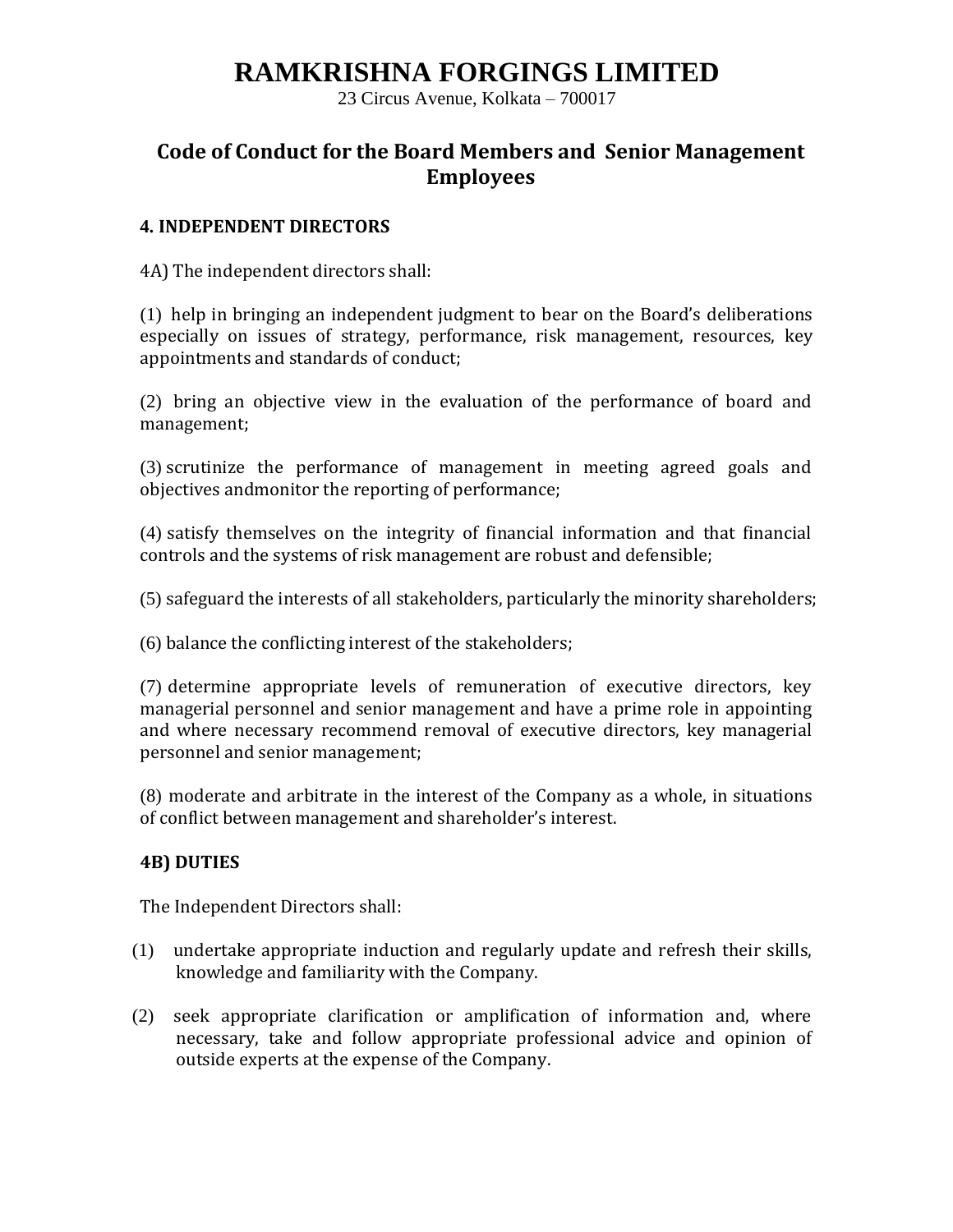23 Circus Avenue, Kolkata – 700017

## **Code of Conduct for the Board Members and Senior Management Employees**

- (3) strive to attend all meetings of the Board of Directors and of which he is a member;
- (4) participate constructively and actively in the committees of the Board in which they are chairpersons or members;
- (5) strive to attend the general meetings of the Company.
- (6) where they have concerns about the running of the Company or a proposed action, ensure that these are addressed by the Board and, to the extent that they are not resolved, insist that their concerns are recorded in the minutes of the Board meeting;
- (7) keep themselves well informed about the in which it operates;
- (8) not to unfairly obstruct the functioning of an otherwise proper Board or of the Board;
- (9) pay sufficient attention and ensure that adequate deliberations are held before approving related party transactions and assure themselves that the same are in theinterest of the Company
- (10) ascertain and ensure that the Mechanism and to ensure that the interests of a person who uses such mechanism are not prejudicially affected on account of such use;
- (11) report concerns about unethical behaviour, actual or suspected fraud or violation of the Company's Code of Conduct or ethics policy;
- (12) acting within his authority, assist in protecting the legitimate interests of Company, shareholders and its employees;
- (13) not disclose confidential information, including commercial secrets, technologies, advertising and sales promotion plans, unpublished price sensitive information, unless such disclosure is expressly approved by the Board or required by law.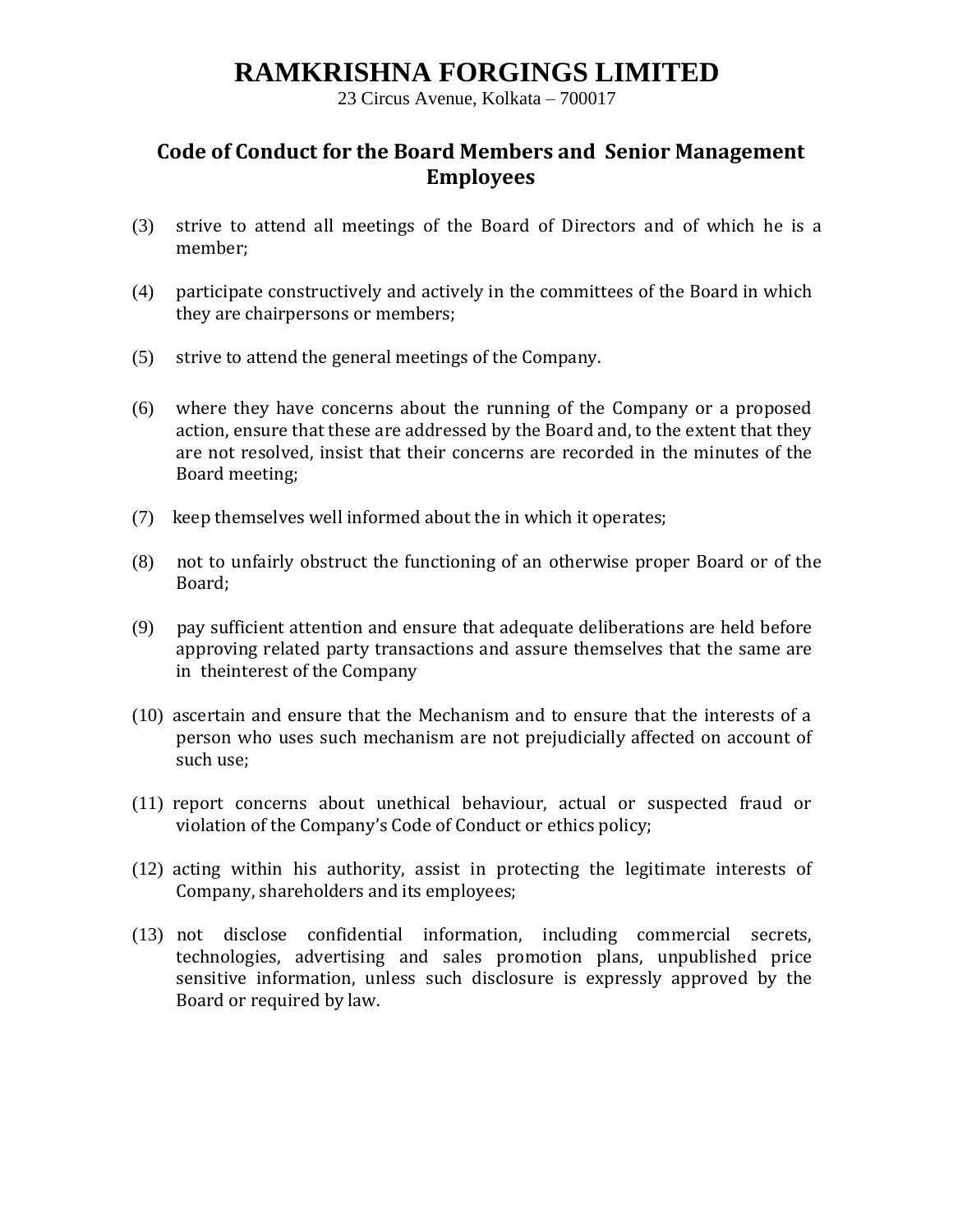23 Circus Avenue, Kolkata – 700017

## **Code of Conduct for the Board Members and Senior Management Employees**

### **4C. SEPARATE MEETINGS:**

- (1) The independent directors of the Company shall hold at least one meeting in a year, without the attendance of non-independent directors and members of management;
- (2) All the independent directors of the Company shall strive to be present at such meeting;
- (3) The meeting shall:
- a) review the performance of non-independent directors and the Board as a whole;
- b) review the performance of the Chairperson of the Company, taking into account the views of executive directors and non-executive directors;
- c) assess the quality, quantity and timeliness of flow of information between the Company management and the Board that is necessary for the Board to effectively and reasonably perform their duties.

### **5. CONFLICT OF INTEREST**

If a Whole- Time Director/Officer is considering investment in any customer, supplier, developer or competitor, he/she must ensure that the investment made do not compromisewith his/her responsibilities with the Company.

The Company expects the full time attention from its Whole- Time Directors/Officers. The Company prohibits its Directors/Officers to engage in any business, profession, part- time jobs, that interface with the performance or responsibility or otherwise prejudicial tothe interest of the Company

The Whole- Time Director/Officer should avoid conducting the Company business with their relatives, or with the business associates in which they have a significant role. In case of any such transaction the nature of the related party transaction should be disclosedto the head of the Board/ Accounts and Finance department.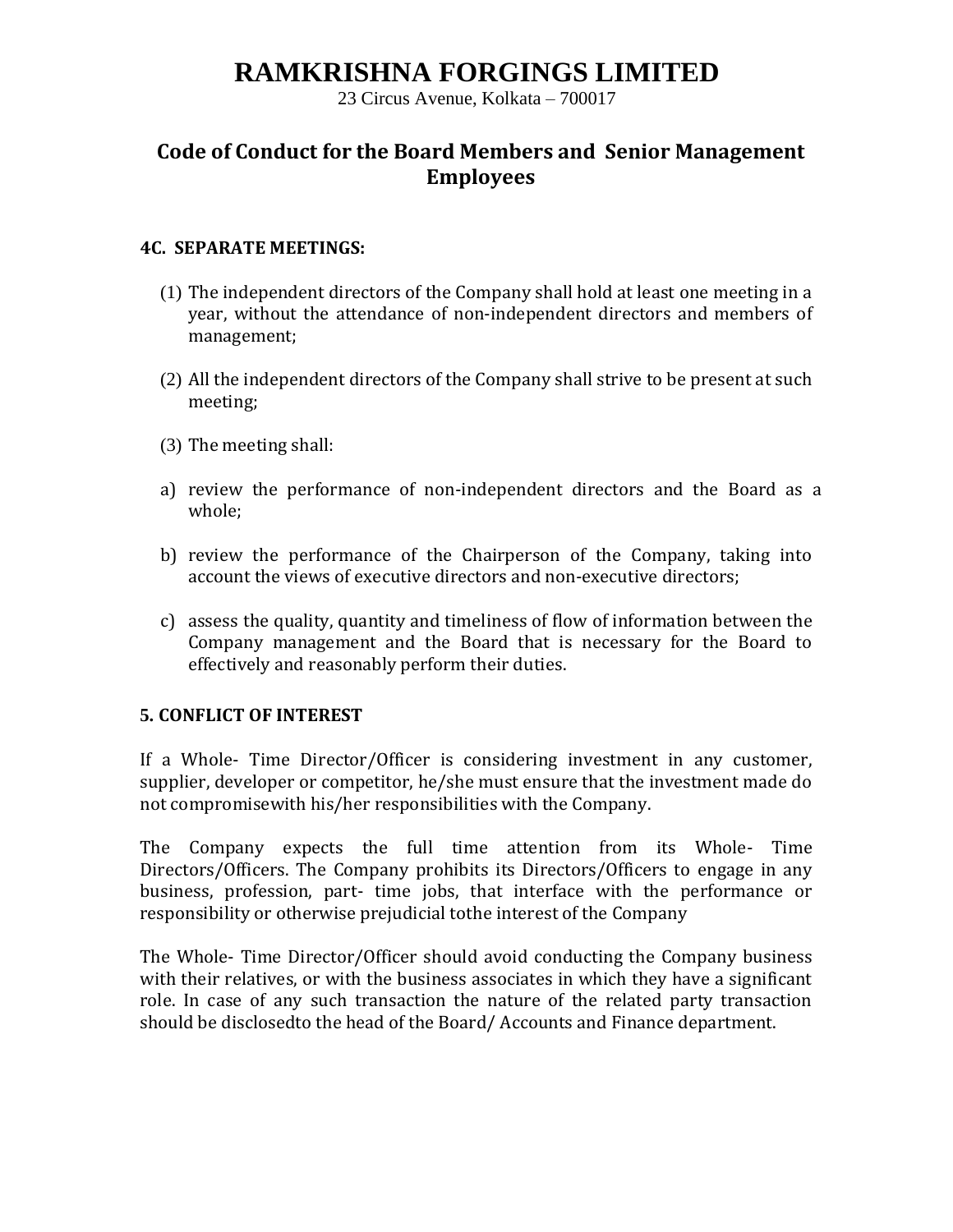23 Circus Avenue, Kolkata – 700017

### **Code of Conduct for the Board Members and Senior Management Employees**

Under no circumstances any Officer should accept any offer, payment , promise to pay or authorization to pay any money, gift or anything of value from customers, vendors, consultants that is perceived as intended , directly or indirectly , to influence any businessdecision, any act or failure to act , any commitment of fraud of opportunity for the commission of any fraud.

Gifts by Company to suppliers or customer or received from suppliers or customers should be appropriate to the circumstances.

### **6. CORPORATE OPPORTUNITY**

The officer should not use for their personal gain, any opportunity that are discovered through the use of Company resources unless the facts are fully disclosed to the Company.

### **7. CONFIDENTIAL INFORMATION**

The confidential information are the valuable assets of the Company. The Company information which includes process, list of customers, transaction details, vendor database, employees list must be protected and must be used for the Company business purpose only.

### **8. USE OF THE COMPANY ASSETS**

Protecting Assets of the Company is the major key responsibility of all employees. Care should be taken to ensure that the assets are not misappropriated, loaned to others or sold or donated without proper authorization. The Assets of the Company should be used only for the business of the Company. The officers shall not use the assets of the Company for their personal purpose and they shall not allow any other person to do so.

Every officer who has the control over the fund of the Company shall not allow any outsider to exercise control over the fund of the Company and the officer having control over the fund shall be personally responsible for the safeguard of the funds. Reasonable steps should be taken to ensure that the Company receives good value for the fund spent and accurate and timely recording of expenditure is made.